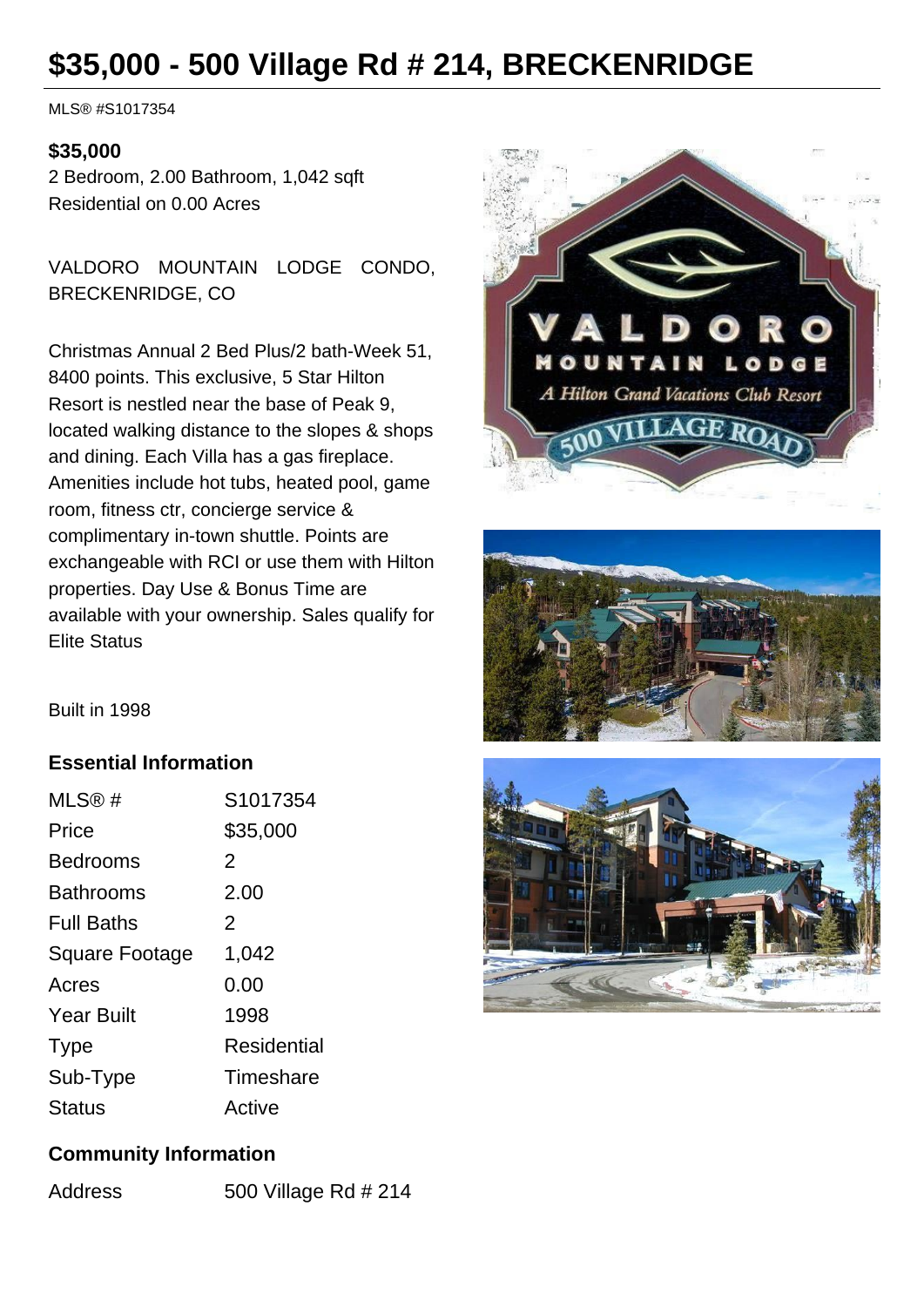| Area<br>Subdivision<br>City<br>County<br><b>State</b><br>Zip Code | <b>Breckenridge</b><br><b>VALDORO MOUNTAIN LODGE CONDO</b><br><b>BRECKENRIDGE</b><br>Summit<br><b>CO</b><br>80424                                                                                          |
|-------------------------------------------------------------------|------------------------------------------------------------------------------------------------------------------------------------------------------------------------------------------------------------|
| <b>Amenities</b>                                                  |                                                                                                                                                                                                            |
| Amenities<br><b>Utilities</b>                                     | <b>Fitness Center, Satellite TV</b><br>Electricity Available, Natural Gas Available, Propane, Phone Available,<br>Sewer Available, Septic Available, Trash Collection, Water Available,<br>Cable Available |
| <b>Features</b>                                                   | City Lot, Near Ski Area, Near Public Transit                                                                                                                                                               |
| Parking                                                           | Underground                                                                                                                                                                                                |
| Garages                                                           | Underground                                                                                                                                                                                                |
| View                                                              | Mountain(s), Ski Area                                                                                                                                                                                      |
| Has Pool                                                          | Yes                                                                                                                                                                                                        |
| Pool                                                              | Community, Private                                                                                                                                                                                         |
| <b>Interior</b>                                                   |                                                                                                                                                                                                            |
| Interior                                                          | Carpet, Tile                                                                                                                                                                                               |
| <b>Interior Features</b>                                          | Elevator, Fireplace, Jetted Tub, See Remarks, Sauna, Cable TV                                                                                                                                              |
| Appliances                                                        | Dishwasher, Disposal, Microwave Hood Fan, Microwave,<br>Dryer,<br>Refrigerator, Range Hood, Water Purifier, Washer                                                                                         |
| Heating                                                           | Common                                                                                                                                                                                                     |
| Cooling                                                           | 1 Unit                                                                                                                                                                                                     |
| Fireplace                                                         | Yes                                                                                                                                                                                                        |
| <b>Fireplaces</b>                                                 | Gas                                                                                                                                                                                                        |
| <b>Exterior</b>                                                   |                                                                                                                                                                                                            |
| Lot Description                                                   | City Lot, Near Ski Area, Near Public Transit                                                                                                                                                               |
| Roof                                                              | Asphalt                                                                                                                                                                                                    |
| <b>Additional Information</b>                                     |                                                                                                                                                                                                            |
| Date Listed                                                       | <b>January 21st, 2020</b>                                                                                                                                                                                  |
| <b>HOA Fees</b>                                                   | 1527.00                                                                                                                                                                                                    |
| HOA Fees Freq.                                                    | Annually                                                                                                                                                                                                   |
| <b>Listing Details</b>                                            |                                                                                                                                                                                                            |

Listing Office Jovan Inc.